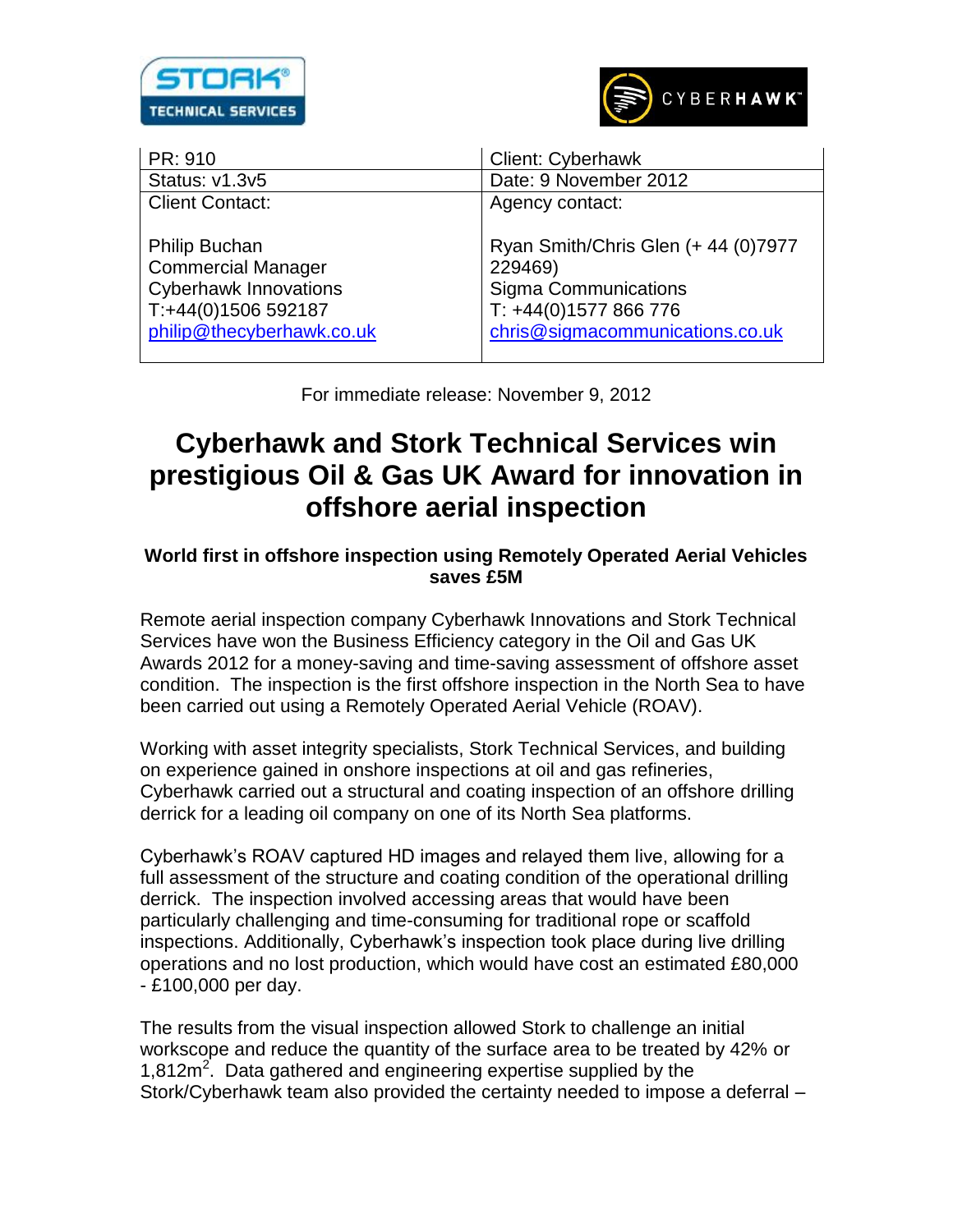



allowing the rig to carry on production for an extended period. In addition, the results enabled Stork to introduce a wax oil preservative coating to treat the drill derrick, which delivered a further saving of 1,725 man-hours.

The wax oil coating workscope could be delivered in a 14 day period compared with six weeks for conventional paint treatments. This meant that the work could be carried out during a planned pause in drilling, rather than requiring a lengthy shutdown, giving an overall project saving of £4.6 million, which would not have been achieved without the data gathered and engineering expertise supplied by the Stork and Cyberhawk team.

Oil & Gas UK's chief executive Malcolm Webb said: "The Oil & Gas UK Awards – the industry's 'oscars' – have again shone the spotlight on the very best people and companies connected to the oil and gas industry. I congratulate Cyberhawk Innovations and Stork Technical Services for winning the Oil & Gas UK Award for Business Efficiency. They thoroughly deserve this accolade in what was a fiercely competitive category."

Malcolm Connolly, Managing Director of Cyberhawk commented "All of us at Cyberhawk are delighted to be joint winners with our project partner Stork Technical Services. The cost, time and safety improvements mean that ROAV inspection is already becoming established as best practice at onshore plants in the UK and globally. The Award is a big vote of confidence in the development of ROAV inspections to broaden the scope of applications offshore, such as live flare tip, flare boom, underdeck and other structural inspections."

John Kelly, UK Operations Director for Stork Technical Services, said: "We are very pleased to have won the 'Business Efficiency' award with Cyberhawk. Together we pioneered the use of the innovative ROAV inspections offshore and, by combining our expert knowledge and experience, delivered significant cost and efficiency benefits for our client."

The award is the pinnacle of a very successful year for Cyberhawk. Earlier in the year they received institutional investment from Scottish Enterprise and Scottish Equity Partners (SEP), the UK's leading growth equity and venture capital partner for innovative companies with world class potential. Cyberhawk's technology is fast becoming the best practice method of technical inspection and surveying in the market sectors in which they operate.

-ends-